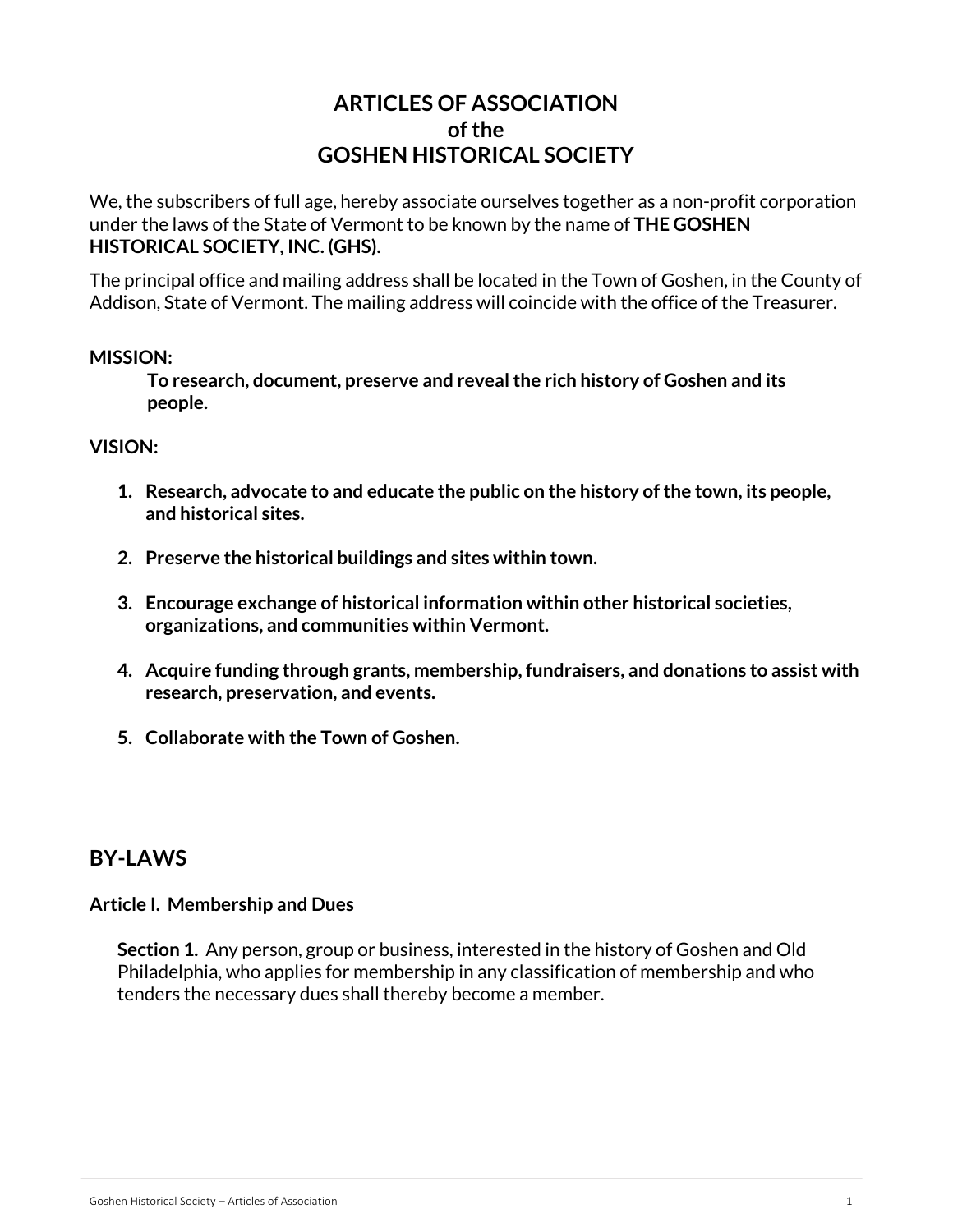**Section 2.** Membership shall be of six (6) classes:

- **1. Student Member** Any person under 21 years of age interested in the purpose of the GHS.
- 2. **Senior Member** Any person 65 years of age or over interested in the purpose of the GHS.
- 3. **Regular Member** Any person interested in the purpose of the GHS.
- 4. **Contributing Member** Any person offering special support to the objectives of the GHS.
- 5. **Supporting Member** Any person or business offering special support to the objectives of theGHS.
- 6. **Life Member** Any individual who tenders the LIFE membership dues in one (1) payment.

# **Section 3. Annual dues shall be according to classification of membership.**

| <b>MEMEBERSHIP CLASSIFICATION</b> | <b>ANNUAL DUES</b> |
|-----------------------------------|--------------------|
| <b>Student Membership</b>         | \$5.00             |
| Senior Membership<br>\$10.00      |                    |
| (65 years and over)               |                    |
| Regular Membership                | \$15.00            |
| <b>Contributing Membership</b>    | \$50.00            |
| <b>Supporting Membership</b>      | \$100.00           |
| Life Membership                   | \$250.00           |
| Granted upon (1) one payment      |                    |

**Section 4.** Membership period shall be from January 1<sup>st</sup> through December 31st.

**Section 5.** Annual dues shall be payable in advance on or before December 1st.

### **Article II. Meetings**

**Section 1.** The Annual meeting of the GHS shall be held during the third week of October.

**Section 2.** Schedule and Quorum for meetings.

1. Meetings of the membership of the GHS shall be held at least six (6) times a year.

- 2. Special meetings may be called by any Director or by petition signed by 25% of the members.
- 3. Three (3) members of the Board of the GHS shall constitute a quorum.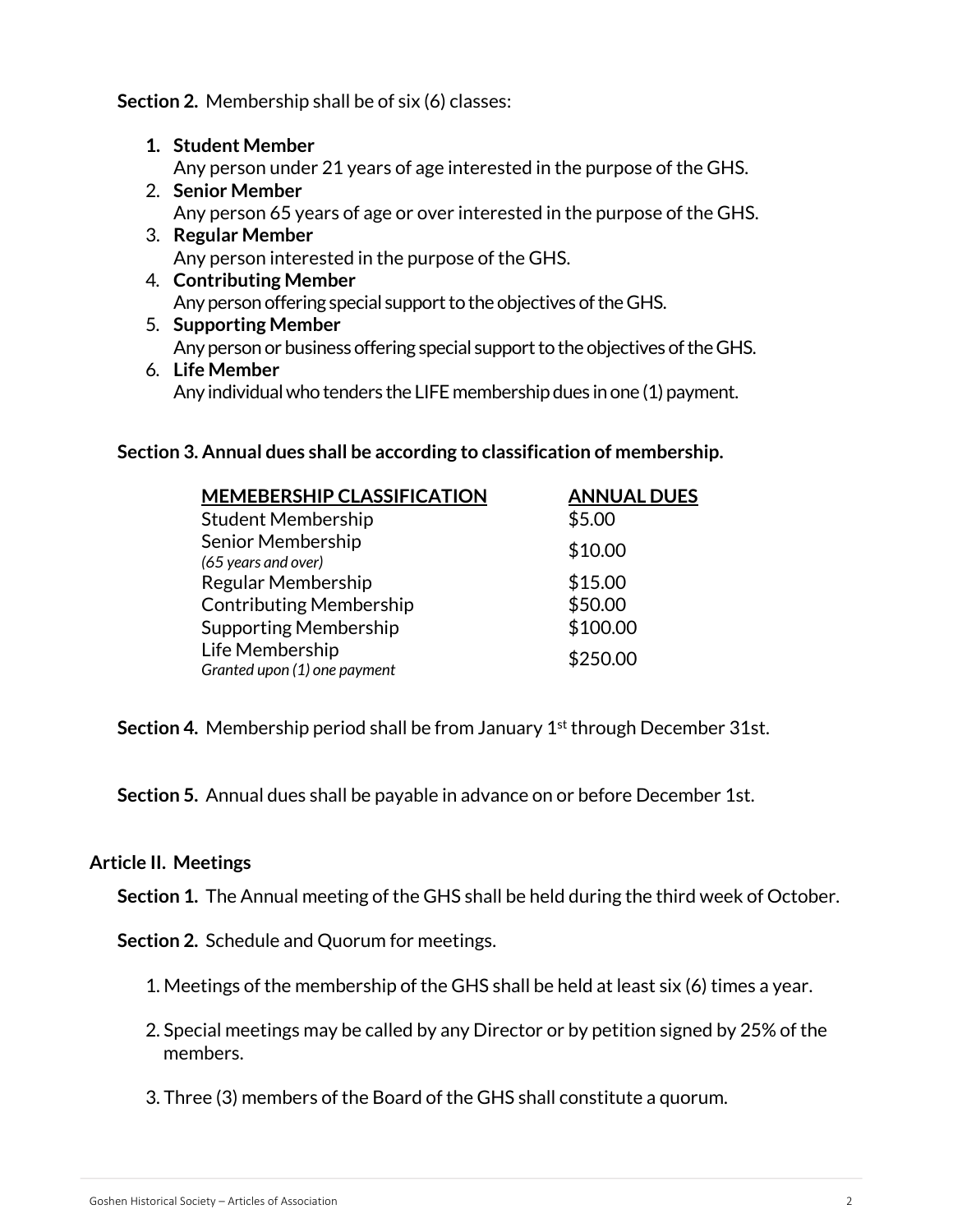### **Article III. Board of Directors**

**Section 1.** The Board of Directors of the GHS shall be elected for the following terms:

- 1. President 2-year Term
- 2. Vice-President 2-year Term
- 3. Secretary 1-year Term 4. Treasurer 3-year Term
- 
- 5. Membership Director 3-year Term

 A Director having been elected to two consecutive terms may not serve again until one year has elapsed.

**Section 2.** Roles and Responsibilities of Directors

- 1. The Board of Directors shall have the power to oversee all affairs of the GHS. The Board of Directors shall decide questions of policy that for any reason cannot be acted upon at a meeting of the GHS and perform such other functions as designated in the BY-LAWS or otherwise assigned to it.
- 2. The President, who also serves as the Board of Directors Chair, shall have executive supervision over the activities of the GHS within the scope provided by the BY-LAWS. They shall preside as Chair at all meetings of the GHS.
- 3. The Vice-President shall assume the duties of the President in the event of absence, incapacity, or resignation of the President.
- 4. The Secretary shall post agendas, write, and publish minutes of meetings in a timely manner, and collect nominations for elections.
- 5. The Treasurer shall be responsible for the custody of GHS funds and for maintaining detailed financial records. They shall deposit all monies received by them with a reliable banking company in the name of the GOSHEN HISTORICAL SOCIETY, INC. Monies shall be paid out by numbered checks signed by the Treasurer and/or the President. Two signatures are required for expenditures exceeding \$500. The Treasurer will receive dues from the Membership Director. The Treasurer will prepare a quarterly financial report to present to membership.
- 6. The Membership Director, maintains membership database, collects membership fees to be turned into Treasurer, leads membership committee as Chair to develop and execute growth strategies, and compiles the annual report for membership.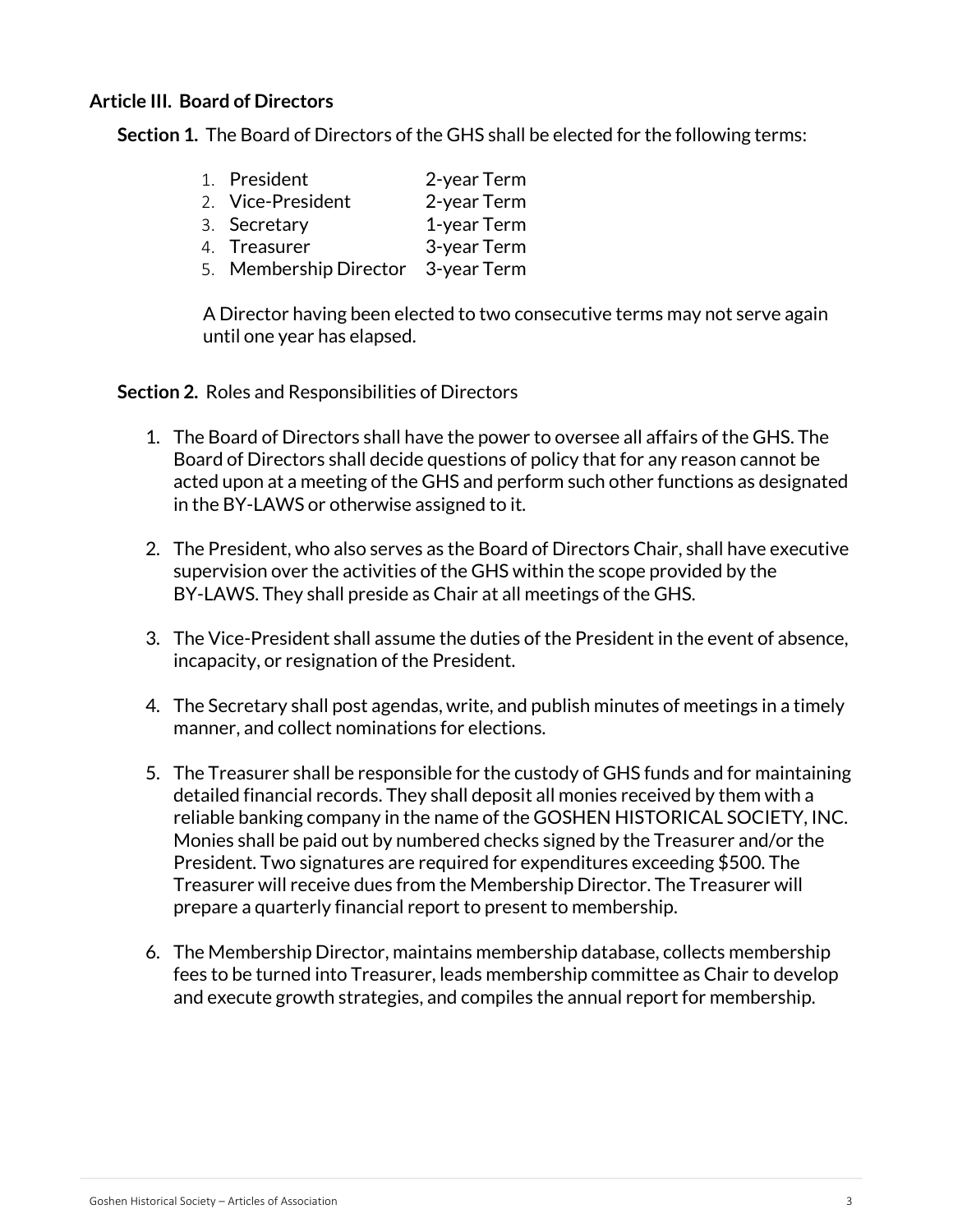### **Article IV. Election of Board of Directors**

**Section 1.** All Directors shall be elected by a plurality of votes cast by secret ballot at the annual meeting.

**Section 2**. It shall be the duty of the Nominations Committee to assemble lists of persons willing to serve in the various offices and as Directors of the GHS and to return said list to the Secretary of GHS no later than September 1st. Such lists must include at least one candidate for each post to be filled.

**Section 3.** Nominations may also be made by any member of the GHS at any time prior to balloting at the annual meeting. Any nomination made after the returns of the Nominations Committee must be seconded. A candidate for election shall be a member of the GHS and agree to serve.

**Section 4.** Directors shall be installed at the close of the Annual meeting at which they are elected and shall serve until their successors have been duly elected and installed. In the event of resignation or incapacity of any office except the President, or any director, the vacancy may be filled by a vote of the Board of Directors for the unexpired term of office,

## **Article V. Committees**

| <b>LIBRARY &amp;</b><br><b>MUSEUM</b>          | Responsible for collecting, cataloging, the care, arrangement and repair of books,<br>manuscripts, newspapers, and other historical source material.<br>Responsible for collecting, cataloging, cleaning, repair, and storage of historic<br>objects; for arranging museum exhibits, and the correct historical interpretation<br>of exhibits; for the care of upkeep of museum. |
|------------------------------------------------|----------------------------------------------------------------------------------------------------------------------------------------------------------------------------------------------------------------------------------------------------------------------------------------------------------------------------------------------------------------------------------|
| <b>PUBLICATIONS</b>                            | Responsible for finding ways and means for publishing joint or individual research<br>studies and books.                                                                                                                                                                                                                                                                         |
| <b>HISTORIC SITES</b>                          | Responsible for establishing the historic validity for sites proposed for marking;<br>for marking historic sites; for arranging historic tours; for preservation and up-<br>keeping.                                                                                                                                                                                             |
| <b>EVENTS &amp; PUBLIC</b><br><b>RELATIONS</b> | Responsible for and implementing programs for meetings and special events,<br>newsletter to members, for staging radio and television programs.                                                                                                                                                                                                                                  |
| <b>MEMBERSHIP</b>                              | Responsible for making membership drives and processing new candidates<br>membership. Membership Director serves as Chair of Membership Committee,<br>responsible for maintaining GHS website and social media presence.                                                                                                                                                         |